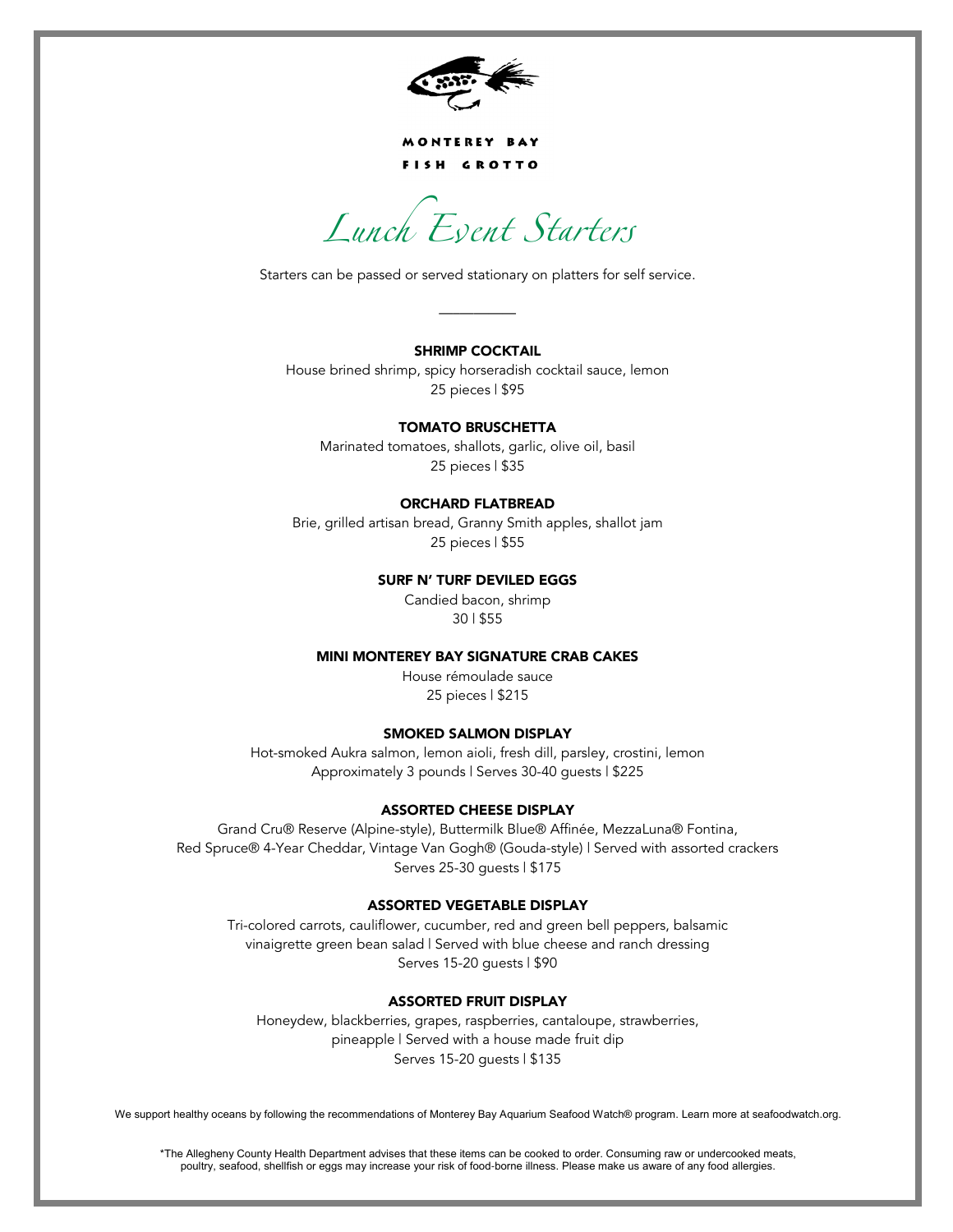

MONTEREY BAY FISH GROTTO

Lunch Event Entrées

All entrées include a seasonal vegetable and pommes frites served. Fresh bread with signature butter and choice of coffee, tea, or soda are served with all entrées (excludes specialty coffee).

> **CHILEAN SEA BASS MEUNIERE**  Lemon herb brown butter sauce \$48

—–————

## **MONTEREY BAY SIGNATURE CRAB CAKE**

House rémoulade sauce \$32

#### **LOBSTER ROLL**

Celery, tarragon, red pepper, lemon aïoli, brioche bun \$39

# **CAESAR SALAD with CHICKEN BREAST, JUMBO SHRIMP or SALMON**

Romaine hearts, shaved Parmesan, crostini \$28

## **BUTTERNUT SQUASH RAVIOLI**

Fried Brussels sprout, sweet & salty almonds, tarragon, lemon \$32

We support healthy oceans by following the recommendations of Monterey Bay Aquarium Seafood Watch® program. Learn more at seafoodwatch.org.

\*The Allegheny County Health Department advises that these items can be cooked to order. Consuming raw or undercooked meats, poultry, seafood, shellfish or eggs may increase your risk of food-borne illness. Please make us aware of any food allergies.